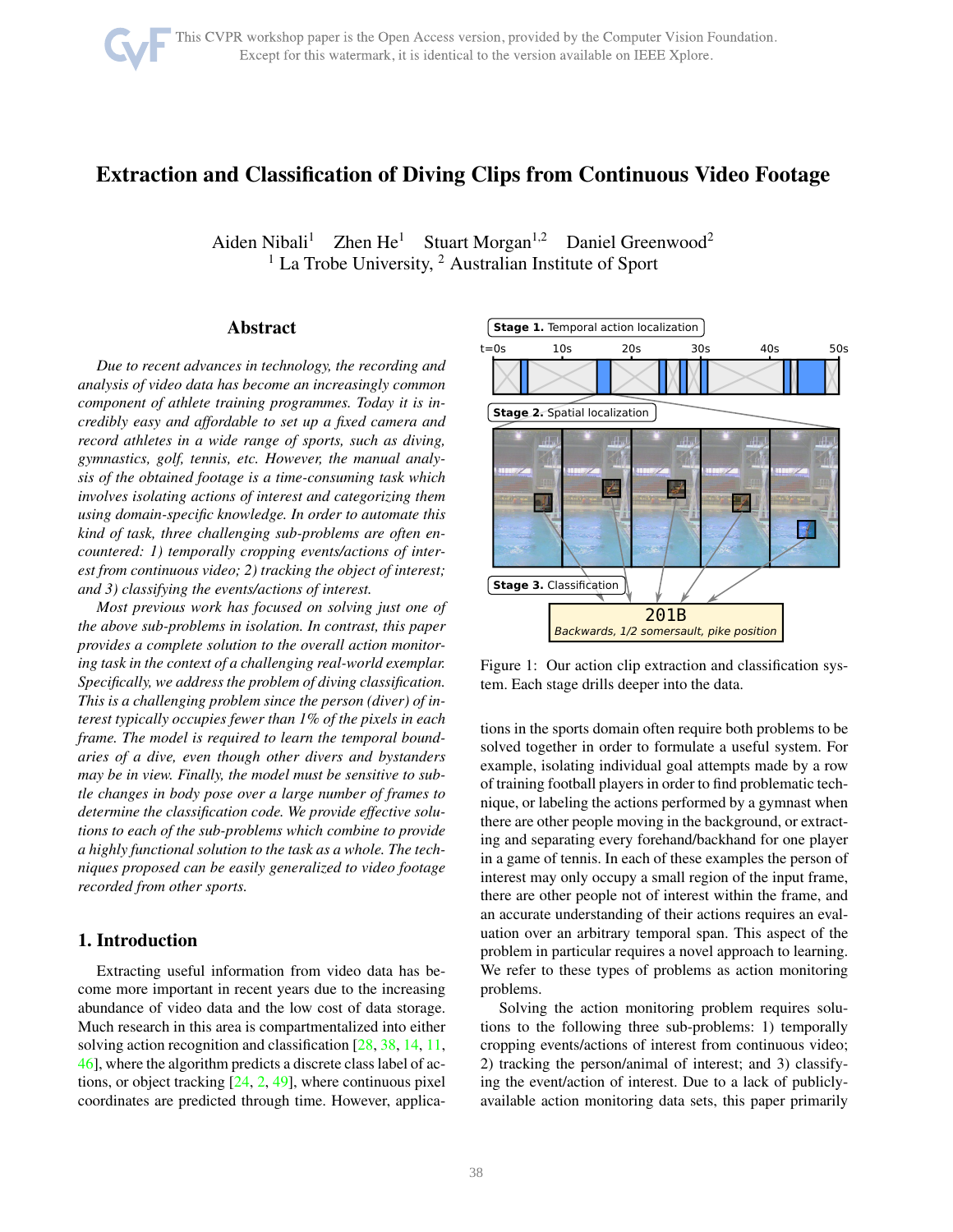focuses on solving the diving monitoring problem using a novel data set provided by the Australian Institute of Sport, as illustrated in Figure [1.](#page-0-0) A solution requires that we first identify the temporal bounds of each dive. We then track the diver of interest to generate suitable spatial crops. Finally, we need to feed the cropped images into a classifier. The solutions presented have general application in the sports domain, and our approach can be applied to solve many other action monitoring problems. The diving monitoring problem is particularly hard since the diver occupies a very small percentage of each frame (typically fewer than 1% of the pixels) and there are thousands of possible different dive codes. So, using just a few pixels per frame we need to consistently separate different dive types which differ only on subtle changes in diver pose. In addition, the system needs to look at the entire dive (which spans around 50-100 frames) to correctly assign a classification code. In contrast, in most public video classification data sets the vast majority of the classes can be assigned by just looking at 1 frame of a video clip (*e.g*. playing tennis versus playing basketball) [\[15\]](#page-8-3).

We present a 3D convolutional neural network based solution for all three sub-problems of temporal action localization, object tracking, and action recognition. For temporal action localization, we predict the probability that a frame is from the start, middle, and end of a dive. This gives us higher confidence that a dive is correctly detected since all three labels must be detected in sequence. The results show we can correctly extract 98% of dives, with a 26% higher  $F_1$  score than a straightforward baseline approach. For object tracking we present a segmentation based solution to finding the center of a diver in each frame. The results show our segmentation based solution is appreciably more accurate than a more conventional regression based solution. Finally, our proposed classification approach based on dilated convolutions can achieve an average of 93% accuracy for each component of the dive codes.

# 2. Related Work

Video representation and classification At the heart of video analysis is the way the data is represented. Many techniques extend 2D image representations to 3D by incorporating the temporal dimension, including HOG3D [\[16\]](#page-8-4) from HOG [\[3\]](#page-8-5), extended SURF [\[43\]](#page-9-4) from SURF [\[1\]](#page-8-6), and 3D-SIFT [\[28\]](#page-9-0) from SIFT [\[22\]](#page-8-7). Other techniques such as optical flow treat the temporal dimension as having properties distinct from spatial dimensions. The work on dense trajectories proposed by Wang *et al*. [\[38\]](#page-9-1) takes such an approach, and is currently a state-of-the-art hand-crafted feature algorithm for video analysis. Unfortunately, the effectiveness of optical flow-based techniques (including dense trajectories) comes at the price of computational efficiency, which reduces their viability for real-time applications and largescale datasets.

Using learnt features via convolutional neural networks (CNNs) for video analysis have become more popular since the huge success of AlexNet  $[17]$  in the ILSVR 2012 image classification challenge. One of the directions this research took was in finding direct ways of applying 2D CNNs to video data by fusing 2D feature maps at different levels of the network hierarchy. Karpathy *et al*. [\[15\]](#page-8-3) demonstrated that such fusion schemes only achieve a modest improvement over using only a single frame of input. Another direction taken was to treat video as 3D data (with time being the 3rd dimension), and apply volumetric convolutions [\[36\]](#page-9-5). Such networks learn good representations of video data at the cost of a large memory requirement.

There exist multiple more complex solutions for applying CNNs to action recognition [\[31,](#page-9-6) [44,](#page-9-7) [4,](#page-8-9) [47\]](#page-9-8). Some of these solutions rely on optical flow  $[31, 47]$  $[31, 47]$ , which is slow to evaluate. Others rely on a recurrent architecture [\[44,](#page-9-7) [4\]](#page-8-9), which is often difficult to train in practice.

Temporal action localization The dominant method for detecting the temporal extent of actions involves sliding windows of several fixed lengths through the video, and classifying each video segment to determine whether it contains an action [\[25,](#page-9-9) [42,](#page-9-10) [30\]](#page-9-11). The segment classifier can be based on hand-engineered feature descriptors [\[25\]](#page-9-9), trained CNNs  $[30]$ , or a combination of the two  $[42]$ . In contrast to this segment-based approach, we are able to detect actions of arbitrary length without sliding multiple windows through the video.

Other branches of work related to temporal action localization attempt to solve different variations of the problem, such as detecting temporal extents without explicit temporal annotations [\[19,](#page-8-10) [18,](#page-8-11) [32\]](#page-9-12), or simultaneously detecting temporal and spatial boundaries [\[13,](#page-8-12) [8\]](#page-8-13).

Object localization/detection Sermanet *et al*. [\[29\]](#page-9-13) proposed a neural network called OverFeat for object detection. OverFeat comprises of a convolutional feature extractor and two network "heads" - one for classification, and another for regression. The feature extractor is similar to what is now commonly referred to as a fully-convolutional network. This allows it to efficiently slide a window around the image to extract features for different crops. The classifier is a multi-layer perceptron which takes features from the feature extractor as input and predicts a class as output. This tells us what is in each crop (including confidence), and is already sufficient to produce coarse bounding boxes. However, these boxes are refined further by training a classspecific regression head which outputs bounding box dimensions from image features.

Girshick *et al*. [\[7\]](#page-8-14) proposed a different strategy called R-CNN (regions with CNN features). They use an existing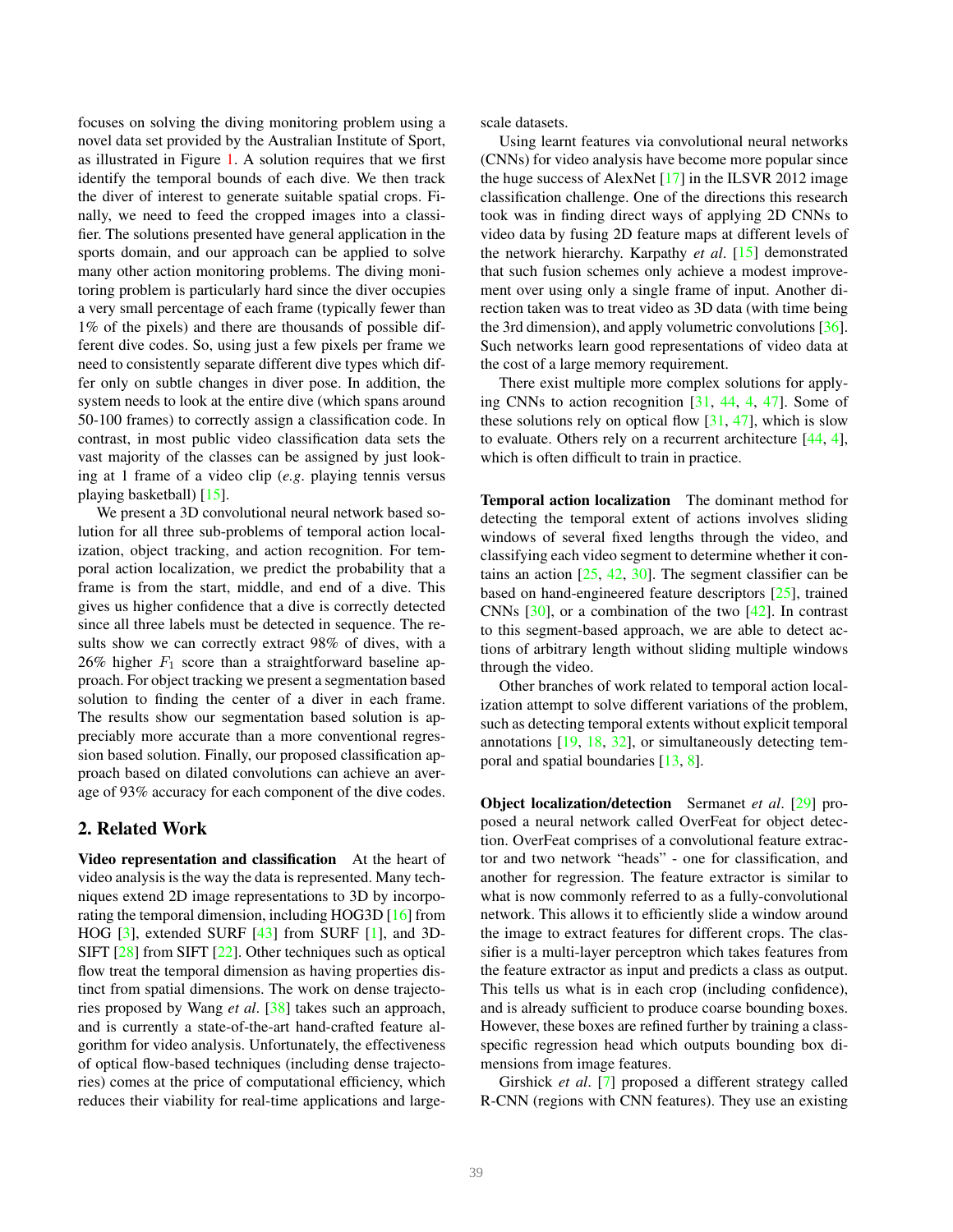algorithm (*e.g*. Selective Search [\[37\]](#page-9-14) or EdgeBoxes [\[50\]](#page-10-1)) to produce region proposals, and warp the region of the image described by each proposal to a fixed size. The warped image is run through a CNN, the output features of which are used to prune the proposed regions and generate final predictions. There now exist more efficient works based on R-CNN which improve evaluation time [\[6,](#page-8-15) [27\]](#page-9-15).

Szegedy *et al*. [\[34\]](#page-9-16) proposed a segmentation-style approach to object detection. Rather than dealing with region proposals or output coordinates, the network takes the entire image as input and produces a lower resolution "mask" depicting filled-in bounding boxes at the output. The results reported in the paper are considerably worse than R-CNN, but we note that this system is a more natural fit for localization than detection due to complications introduced by overlapping bounding boxes.

Tracking There has been a lot of research in the area of object tracking. In this section we will focus on CNN based solutions [\[39,](#page-9-17) [21,](#page-8-16) [10,](#page-8-17) [20,](#page-8-18) [41,](#page-9-18) [40,](#page-9-19) [23\]](#page-8-19). They all take the approach of tracking-by-detection, where a binary classifier is applied to positive and negative samples from each frame. Typically, the object bounding box of just the first frame is provided and the CNN models learnt in an online manner. All methods need to somehow deal with the small number of labeled training samples. [\[41\]](#page-9-18) pretrains the network using an autoencoder, [\[39,](#page-9-17) [10,](#page-8-17) [40,](#page-9-19) [23\]](#page-8-19) uses CNNs pretrained on the large ImageNet dataset and [\[21,](#page-8-16) [20\]](#page-8-18) uses special loss functions and sampling techniques to cope with the small number of training samples. In contrast to most existing work, our solution first finds location candidates for each frame and then applies global constraints to create the motion trajectory, which is used to provide smoothly tracked output that aids the next stage of the system.

### 3. Overview

At a high level, our dive detection and classification system consists of three distinct stages, as shown in Figure [1.](#page-0-0) Each stage uses a convolutional neural network at its core. Firstly, we extract individual video clips of dives from continuous video footage. Secondly, we localize the diver within each frame of the clip to produce a tracking shot of the dive, which allows us to improve the ratio of pixels in the clip which are useful for classification. Thirdly, we use the tracked clip to predict the dive code using a classification network.

The three stages of the system are linked by dependencies on preceding stages. There are a few places where these dependencies led to different design decisions from considering each stage in isolation. For instance, during spatial object localization we fit the motion trajectory by applying global constraints, and crop the images using a fixed-

<span id="page-2-2"></span><span id="page-2-1"></span>

Figure 2: (a) It's difficult to tell precisely when a dive starts and ends from the middle event probability only due to the transition periods, (b) whereas the start and end probabilities give more obvious time markers.

size box to keep the scale consistent between frames. This smooth tracking increases the accuracy of the classifier.

### <span id="page-2-3"></span>4. Temporal action localization

The first stage of the system involves extracting action clips from continuous footage, a task known as *temporal action localization*. Our aim is to predict the temporal extent of each dive as accurately as possible in order to crop the extracted clip tightly, thus maximizing the number of frames which are relevant for classification. Hence our network needs to be able to indicate the start and end times of dives in a dynamic way. This differs from the existing temporal action localization work with CNNs, which slide windows with one of several predetermined lengths through the video  $[42, 30]$  $[42, 30]$ .

We explicitly identify three event states in the video footage: a diver leaving a platform (start), a diver entering the water (end), and any time during which the diver is airborne (mid). Our temporal action localization neural network (TALNN) accepts 21 frames of video as input, and outputs probabilities for the center frame containing each of these events. These probabilities are predicted as independent values (*i.e*. they are not part of a single softmax), which allows the network to output high probabilities for two events at once (*e.g*. start and middle). The network itself is built from volumetric convolutional layers, with one head per probability signal. Table [1a](#page-3-0) specifies the architecture in detail. Each convolutional layer in the body is followed by batch normalization and a ReLU non-linearity.

Let  $x_t$  be the 21-frame window centered at time t. We now define the time varying probability signals  $f<sub>M</sub>(t)$  as in Equation [1,](#page-2-0) where  $M \in \{start, mid, end\}$ .

<span id="page-2-0"></span>
$$
f_M(t) = \Pr(M|\boldsymbol{x}_t) \tag{1}
$$

At first it may seem unusual that we are considering the start and end events at all, since the boundaries of the middle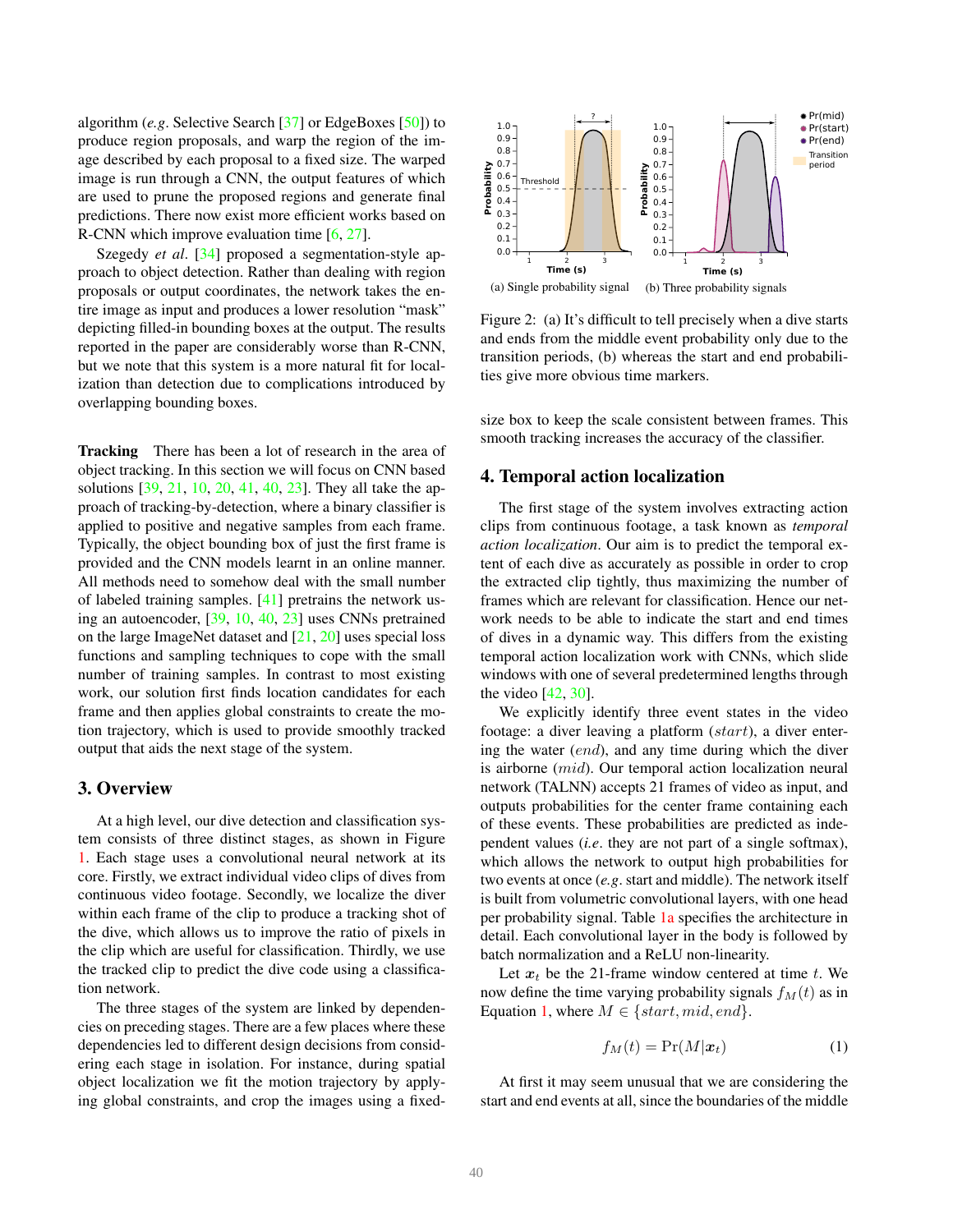<span id="page-3-2"></span><span id="page-3-1"></span>

Figure 3: Raw and smoothed probability signals for a section of video footage containing three dives.

event should be sufficient to determine when a dive starts and ends. Figure [2a](#page-2-1) shows the problem with that approach. Namely we would need to select some threshold (*e.g*. 0.5) as to when the start and end boundaries are defined. In contrast, Figure [2b](#page-2-2) shows that using all three events (start, middle, and end) makes finding the start and end of the dive less ambiguous. Note that we could theoretically remove  $f_{mid}(t)$  altogether, but we opt to keep it as a way of reducing the likelihood of false positives.

After training the TALNN to identify the different types of events,  $f<sub>M</sub>(t)$  is obtained by sliding a 21-frame window through the video and evaluating the network. Figure [3a](#page-3-1) shows that although the output provides a strong indication of when dives occur, it is not perfectly smooth.

Smoothing To make the peaks in the probability signals more pronounced we process them further into smoothed probability signals,  $g_M(t)$  (Figure [3b\)](#page-3-2). This makes the final dive extraction step more robust. A common way of smoothing signals is to apply a window function, as in Equation [2.](#page-3-3)

<span id="page-3-3"></span>
$$
g_M(t) = \frac{\int_{-\infty}^{\infty} f_M(\tau) w(\tau - t + T/2) d\tau}{\int_{-\infty}^{\infty} w(\tau) d\tau}
$$
 (2)

We use the Hann window function (Equation [3\)](#page-3-4) for smoothing, which gives us the formula for calculating  $g_M(t)$  described in Equation [4.](#page-3-5)

<span id="page-3-4"></span>
$$
w(t) = \begin{cases} \sin^2\left(\frac{\pi t}{T}\right) & \text{if } 0 \le t \le T \\ 0 & \text{otherwise} \end{cases}
$$
 (3)

<span id="page-3-0"></span>

| Body                      | Head    |
|---------------------------|---------|
| conv3-32, strided         | conv1-1 |
| $conv3-32$                | avgpool |
| conv3-64, strided         | sigmoid |
| $conv3-64$                |         |
| conv3-128, strided        |         |
| conv3-128                 |         |
| conv3-256, strided        |         |
| conv3-256                 |         |
| (a) Temporal localization |         |

<span id="page-3-6"></span>

| Kernel | Dilation | Maps           |
|--------|----------|----------------|
| 3x3x3  | 1x1x1    | $\overline{c}$ |
| 3x3x3  | 1x1x1    | $\overline{c}$ |
| 3x3x3  | 2x2x2    | 4              |
| 3x3x3  | 4x4x4    | 4              |
| 3x3x3  | 8x8x8    | 4/8            |
| 3x3x3  | 1x16x16  | 8/16           |
| 3x3x3  | 1x1x1    | 8/16           |
| 1x1x1  | 1x1x1    | 1/3            |

(a) Temporal localization

(b) Spatial localization context net

Table 1: CNN localization architectures.

<span id="page-3-5"></span>
$$
g_M(t) = \frac{2}{T} \int_{t-T/2}^{t+T/2} f_M(\tau) \sin^2\left(\frac{\pi(\tau - t)}{T} + \frac{\pi}{2}\right) d\tau \quad (4)
$$

Extraction Given the three smoothed probability signals, we can apply a simple algorithm to extract concrete dive intervals. Firstly, identify candidate dives by locating peaks in  $q_{mid}(t)$ . Secondly, perform a limited scan forwards and backwards through time (we use 1 second) to locate the dive's start and end from peaks in their respective probability signals. If there are no strong nearby peaks in the start and end probability signals, discard the dive candidate.

# 5. Spatial localization

The aim of the spatial localization stage is to produce a trajectory consisting of the diver centroid in each frame of the input clip. Given a list of centroids we can then take a fixed size crop from each frame to produce a tracking clip, which will supply the classifier with fixed size input of a consistent scale that excludes most of the background.

We take a tracking-by-detection approach to spatial localization, which is separated into two steps. The first step is to find object location candidates which indicate potential locations for the diver in each frame. The second step is to take these candidate locations and apply global constraints to construct a motion trajectory.

### 5.1. Object location candidates

Here we compare three possible solutions to the object location candidate proposal step which we refer to as full regression, partial regression, and segmentation.

Full regression Perhaps the most straightforward approach to spatial localization is to take a complete video clip as input, and attempt to train a network which outputs the object location coordinates  $(l_x, l_y)$  directly for each frame. We call this approach "full regression". One advantage of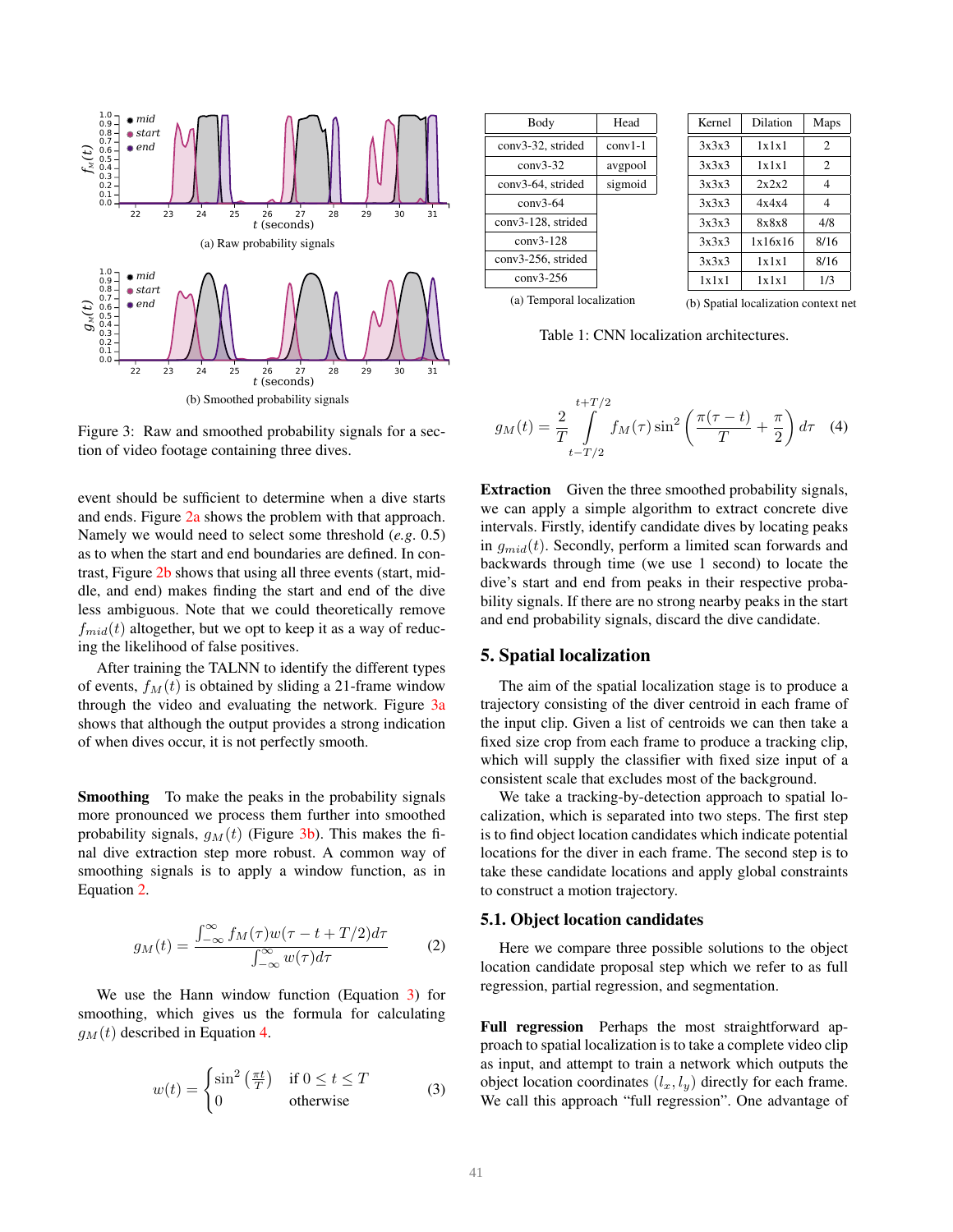<span id="page-4-0"></span>

Figure 4: Using a "hot-spot" for localization via segmentation. Diver location is marked on input for reference only.

full regression is that it gives a single location per frame, which removes the need for a second step to construct the motion trajectory. In practice we found full regression to yield very poor accuracy of predicted locations, with a high amount of location "jitter" between neighboring frames.

Partial regression An alternative to full regression is to only consider a small crop of the input at a time (an "input patch"), and train a network to predict whether the object is contained in the patch. The network is also trained to output its location relative to the input patch's frame of reference, though patches which do not contain the object exclude the location from loss calculations. This is an approach used successfully in prominent object detection systems including OverFeat [\[29\]](#page-9-13) and Fast R-CNN [\[6\]](#page-8-15).

The network used in this paper for partial regression is a stack of two context networks [\[45\]](#page-9-20) followed by an average pooling layer. Table [1b](#page-3-6) specifies our configuration for the context networks. The use of dilated convolutions improves the scale invariance of the network, which helps with the fact that divers are at different distances from the camera. Furthermore, we were able to construct the network with very few feature maps, resulting in a compact model.

An important aspect of our implementation of partial regression is that the network is fully convolutional. This means that at inference time we can provide the entire image as input (rather than patches). The network will then implicitly slide a window through the image, but do so in a way which shares common intermediate activations. This is much more efficient than explicitly making overlapping crops and feeding them through the network separately. The overlap of the windows can be adjusted by altering the stride of the average pooling layer.

Segmentation We observe that going from full to partial regression resulted in much more accurate location candidates, and that a key difference is that the latter places less emphasis on regressing coordinates. We decided to take a step further in this direction and eliminate regression completely, which is achieved by reframing the problem as a segmentation problem. Instead of using numeric coordinates as the target, we artificially generate target images for

<span id="page-4-3"></span><span id="page-4-1"></span>

Figure 5: Side-by-side comparison of standard BCE (left) and weighted BCE (right).

each frame where the location of the diver is indicated with a fixed-size "hot-spot" (Figure [4b\)](#page-4-0). The network learns to output blob-like approximations of these hot-spots (Figure [4c\)](#page-4-1) which can then be converted into centroids using existing techniques for blob detection [\[26\]](#page-9-21). The main advantage of this approach is that it unburdens the network of transforming spatial activations into numeric coordinates.

The segmentation style of temporal localization has an imbalance in the output, as the hot-spot occupies a small portion of the patch. With a traditional loss function like binary cross-entropy (BCE), this makes the prediction of all zeros an attractive behavior for the network to learn in terms of loss minimization. To counteract this, we modified BCE to weight positive outputs higher, thus penalizing the network more harshly for ignoring them (Equation [5\)](#page-4-2).

<span id="page-4-2"></span>
$$
\mathcal{L} = \frac{-\log(\hat{y})y}{2(1-\beta)} + \frac{-\log(1-\hat{y})(1-y)}{2\beta} \tag{5}
$$

When  $\beta = 0.5$ , weighted BCE is equivalent to the usual BCE formulation. When  $\beta \in (0.5, 1)$ , the positive example term of the loss function is weighted higher. Figure [5](#page-4-3) illustrates how weighted BCE imposes a greater loss for misclassified positive examples than negative ones when  $\beta > 0.5$ . We found  $\beta = 0.8$  to work well in practice.

As with partial regression, we train the segmentation network on input patches. The network architecture is similar, the main difference being that the average pooling layer is removed and second context network adjusted such that there is 1 output per pixel.

#### 5.2. Global constraints

Neither the partial regression nor the segmentation approach is able to produce a proper motion trajectory alone, as there can be many (or zero) locations output for each frame. We get around this by using a second step which applies global constraints to refine the location candidates and produce a motion trajectory. Ultimately this produces one location per frame to center the crop on when constructing a tracking clip. During this step bad location candidates are rejected and missing locations are interpolated.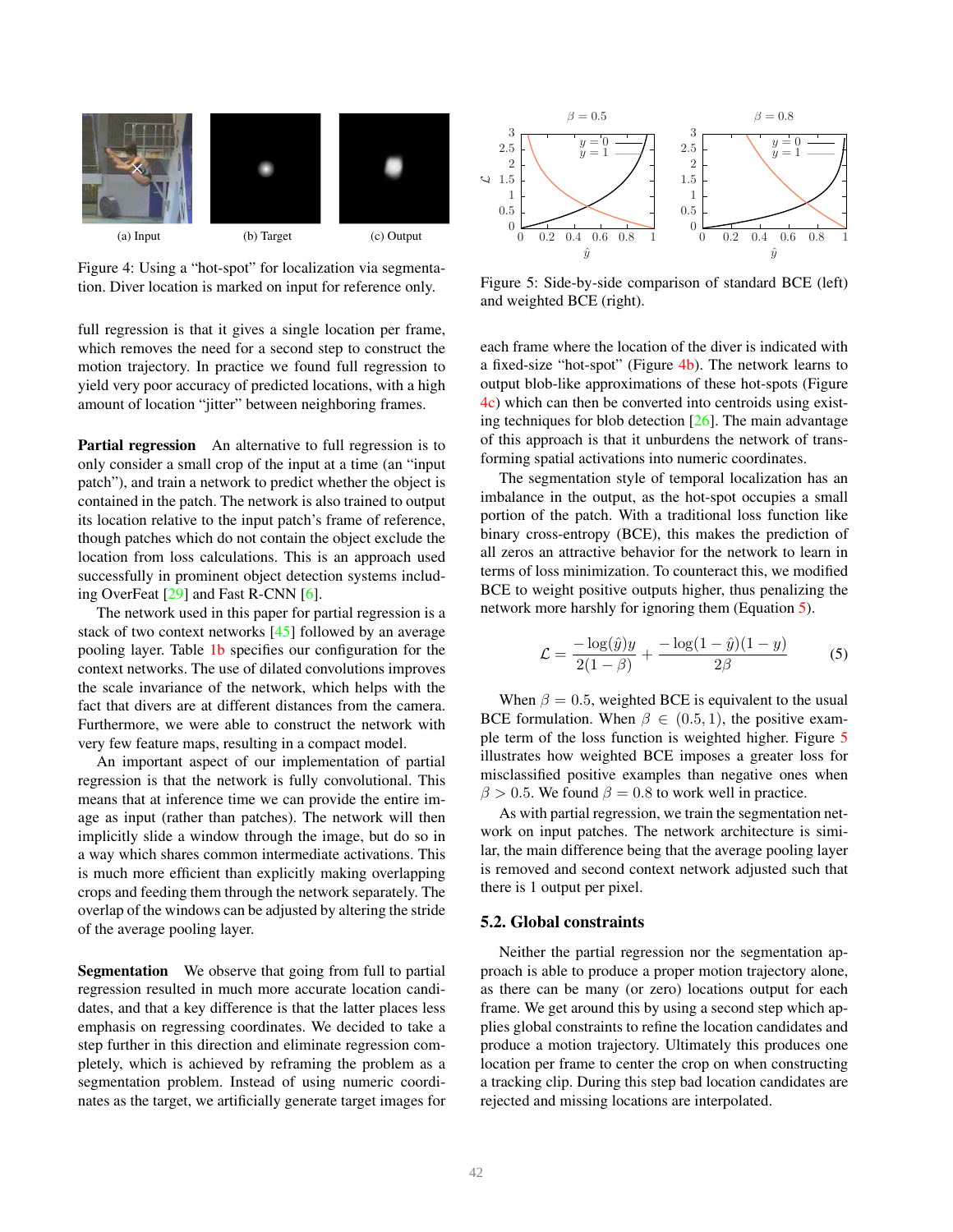<span id="page-5-0"></span>

| Algorithm 1 Creating a motion trajectory model.         |
|---------------------------------------------------------|
| <b>function</b> $CREATEMODEL(ts[1, xs[1, vs[1])$        |
| $a_0, a_1 \leftarrow LinearRegression(ts, xs)$          |
| $b_0, b_1, b_2 \leftarrow Quadratic Regression(xs, ys)$ |
| <b>function</b> MODEL(t)                                |
| $x \leftarrow a_0 + a_1 t$                              |
| $y \leftarrow b_0 + b_1 x + b_2 x^2$                    |
| return $x, y$                                           |
| return Model                                            |
|                                                         |

<span id="page-5-1"></span>

Figure 6: High-level view of the classifier architecture with a head for each part of the dive code.

The appropriate constraints to apply when constructing a motion trajectory will depend on the problem. For diving, we have the ability to apply very strong constraints derived from basic kinematic formulae. In fact, we can go so far as to specify a model for the trajectory which has only five parameters – two for a linear mapping from time to horizontal location, and three for a quadratic mapping from horizontal location to vertical location. Algorithm [1](#page-5-0) describes how the model is constructed. Once we have a known model we can use the RANSAC [\[5\]](#page-8-20) algorithm to find the instance of the model which best fits the location candidates. RANSAC is an iterative algorithm which fits the data by repeatedly creating model instances for random subsets of points and selecting whichever one fits the complete set of points best. The main benefit of using RANSAC is that it is very robust to contamination from outliers, and is therefore able to ignore bad location candidates. In practice we used the improved MSAC [\[35\]](#page-9-22) variant of RANSAC which generally fits the model in fewer iterations.

For less tightly constrained problems, an alternative method for constructing the motion trajectory must be employed. Although we did not explore this space ourselves, one approach would be to use local feature descriptors to track candidate locations through time.

# 6. Classification

Classifying dives involves outputting a five-part code, where each part represents a different property of the dive. An example of a dive code is 201B, where the 2 means backwards rotation, the 1 means one half-somersault, the B means pike position, and the overall code implies that there are no twists and no handstand start. We could try to classify the entire code using a single output representation, which equates to a 1-in- $k$  classification problem where  $k$  is the number of combinations of all properties. This would re-

<span id="page-5-2"></span>

| C3D                    | $C3D$ (alt.)               | Dilated                       |  |
|------------------------|----------------------------|-------------------------------|--|
| Body                   |                            |                               |  |
| $conv3-64$             | conv3-32, BN               | $conv3-32$ , BN               |  |
| $1x2x2$ maxpool        | $1x2x2$ maxpool            | $1x2x2$ maxpool               |  |
| $conv3-128$            | $conv3-64$ , BN            | conv3-64, BN                  |  |
| $2x2x2$ maxpool        | $2x2x2$ maxpool            | $2x2x2$ maxpool               |  |
| conv3-256 $(\times 2)$ | conv3-128, BN $(\times 2)$ | conv3-128, BN $(\times 2)$    |  |
| $2x2x2$ maxpool        | $2x2x2$ maxpool            | $2x2x2$ maxpool               |  |
| conv3-512 $(\times 2)$ | conv3-256, BN $(\times 2)$ | conv3-256, BN $(\times 2)$    |  |
| $2x2x2$ maxpool        | $2x2x2$ maxpool            |                               |  |
| conv3-512 $(\times 2)$ | conv3-256, BN $(\times 2)$ | conv3-d2-256, BN $(\times 2)$ |  |
| $2x2x2$ maxpool        | $2x2x2$ maxpool            |                               |  |
|                        | $dropout-0.5$              | $dropout-0.5$                 |  |
| Head                   |                            |                               |  |
| fc-4096                | fc-2048, BN                | $conv1-12$                    |  |
| $dropout-0.5$          |                            | context net                   |  |
| fc-4096                | fc-2048, BN                | $2x2x2$ maxpool               |  |
| $dropout-0.5$          |                            | $conv3-12$ , BN               |  |
| fc-output              | fc-output                  | conv3-output, avgpool         |  |

Table 2: Architectural differences between vanilla C3D and our variations used for classification.

sult in thousands of possible output classes, most of which would have just a few or zero training examples.

Instead, we propose using multi-task learning consisting of a single network with 5 heads, each outputting a separate property (Figure  $6$ ). One way to reason about the architecture is that the network body learns to extract features from the input which are relevant for predicting one or more parts of the dive code. The heads take these features and use them to predict a particular part of the dive code. Our hypothesis is that some intermediate features can be shared between heads, making it easier for the network to rule out unlikely dive code combinations. We use a deep convolutional network for the model body, and multi-layer perceptrons for the heads. The internal structure of each head is identical, except for the number of outputs.

The classification network takes tracked video clips as input. Since the clips are now cropped around the diver, we can use a higher resolution than the previous networks under the same memory constraints. To keep the input size constant we always temporally downsample the clip to a length of 16 frames, which we verified is sufficient to solve the classification task as a human annotator.

In this paper we consider three classifier architectures (Table [2\)](#page-5-2), all of which are based on the "C3D" volumetric convolutional network proposed by Tran *et al*. [\[36\]](#page-9-5). The first is a direct implementation of the C3D architecture which follows the original work closely. All layers up until and excluding the first fully connected layer form the model body, and the rest form a head. The second is an altered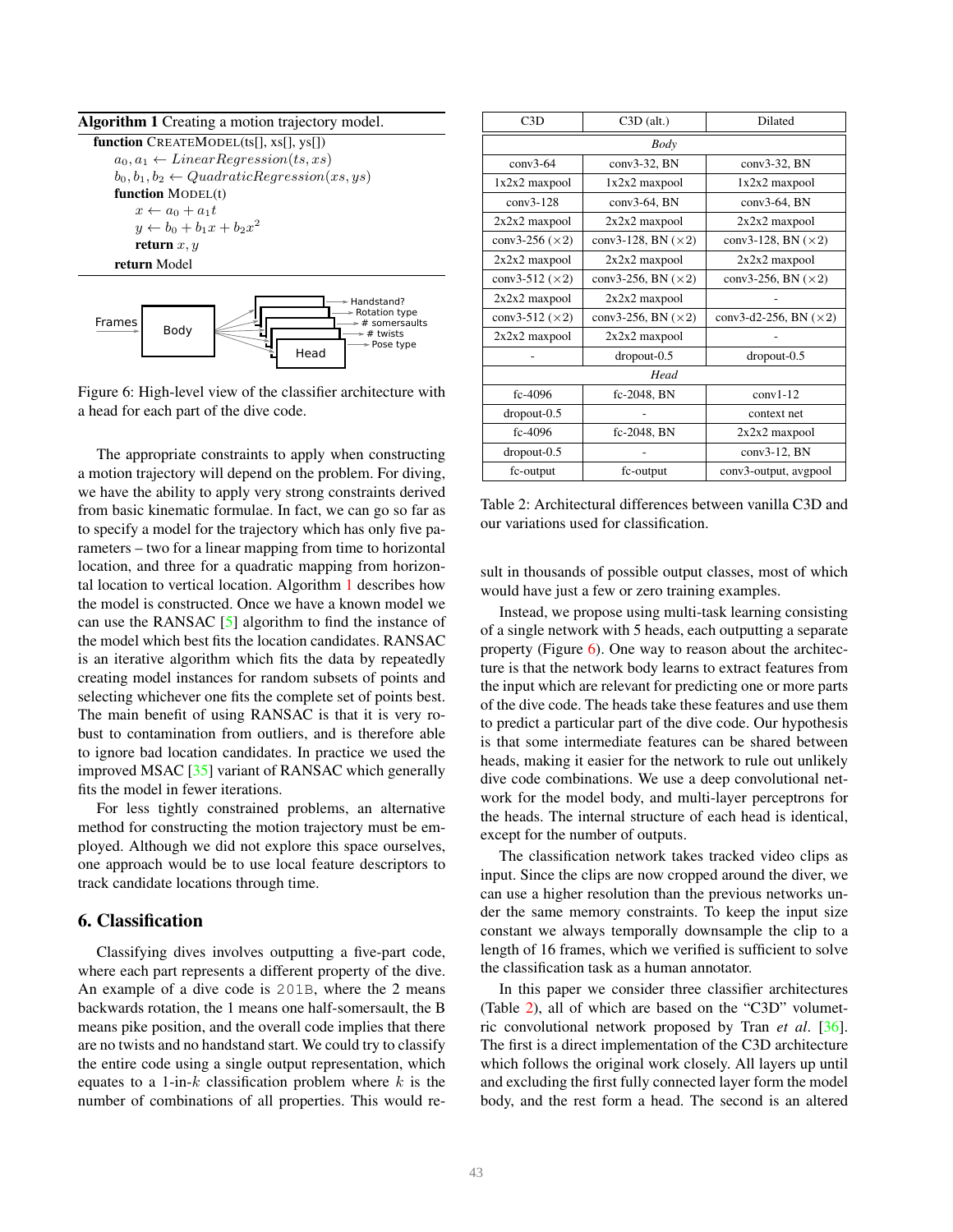<span id="page-6-0"></span>

Figure 7: Temporal action localization results as the IoU threshold was varied.

version of C3D which makes room for batch normalization (BN) [\[12\]](#page-8-21) by halving the number of features throughout the network. The third architecture introduces dilated convolutions for scale invariance [\[45\]](#page-9-20). Pooling in the latter half of the body is removed, and the last two convolutional layers given a dilation of 2 (conv3-d2) to maintain receptive field size. A context network [\[45\]](#page-9-20) with layers 5 and 6 removed is introduced into the head for multi-scale aggregation.

# 7. Data set

The data set consists of 25 hours of video footage containing 4716 non-overlapping sport dives. The video was recorded over 10 days of athlete training at the Brisbane Aquatic Centre. The scene is observed from the perspective of a fixed camera which has 9 platforms and springboards at varying heights and distances in view. Each dive is labeled with a start and end time, along with a code representing the type of dive performed. 20% of the dives are also labeled with a quadratic curve describing the location of the athlete in each frame of the dive. An additional day's worth of footage containing 612 dives is kept aside as the test set.

The dive code encodes 5 distinct properties of the dive: rotation type, pose type, number of somersaults, number of twists, and whether the dive began with a handstand. These properties are not all represented uniformly in the data set. For instance, dives involving twists are uncommon, and dives starting with a handstand are even rarer.

# 8. Experiments

#### 8.1. Temporal action localization

As a point of comparison we implement a segment-based temporal action localization method based on the work of Shou *et al*. [\[30\]](#page-9-11). We use a single C3D-based network to directly predict how well a particular segment matches any sort of dive. We incorporate batch normalization into the network in the same way as the classification network, and do not perform any pretraining. Although we did not explicitly gather time metrics, we will note that performing inference on multiple segment lengths did make the segment-

<span id="page-6-1"></span>

|                    | Precision | Recall | $F_1$ score |
|--------------------|-----------|--------|-------------|
| Segment-based [30] | 0.7671    | 0.7157 | 0.7405      |
| Ours               | 0.8825    | 0.9829 | 0.9296      |

Table 3: Action clip extraction results.

based system very slow to evaluate.

With the segment-based approach established as a baseline, we consider two of our own approaches to temporal action localization as discussed in Section [4.](#page-2-3) The first approach uses only a single probability signal indicating the middle of a dive (Figure  $2a$ ), with the transition threshold set to 0.5. The second approach uses three probability signals for the start, middle, and end (Figure [2b\)](#page-2-2). Each network was trained to convergence using ADADELTA [\[48\]](#page-10-2). A predicted dive interval is deemed "correct" if it matches a labeled dive interval with an IoU (intersection over union) above a certain threshold. A "false positive" is a predicted interval without a corresponding labeled dive, and a "false negative" is a labeled dive not predicted by the system.

Figure [7](#page-6-0) shows a plot of the  $F_1$  score for the different approaches as the IoU threshold was varied. Both of our approaches (all probability signals and middle probability signal only) perform much better than the segment-based approach, which is unable to reach an  $F_1$  score of 0.8 for any IoU threshold. Although the performance of our own two approaches are similar, we advocate using all three signals since doing so shows slightly better results, and in other situations it may be more difficult to threshold the middle probability signal.

Table [3](#page-6-1) shows the precision, accuracy, and  $F_1$  score for our three-signal approach and the segment-based approach, with the IoU threshold set to 0.5. At first it seems as if the precision of the TALNN is much worse than its recall. However, upon examining the false positives it was found that the vast majority did in fact contain dives that were simply not labeled in the data set. During our manual inspection of the false positives we did not find a single example that wasn't a labeling mistake. On the other hand, dives which were missed by the TALNN were mostly legitimate oversights, with dives from the furthest springboard being the most common culprit.

The results of the TALNN stage are very convincing, and provide a solid starting point for the rest of the system. The segment-based approach does not achieve performance metrics which are as strong. We believe that the main reason for this is the fixed segment lengths – any dive which does not perfectly match a segment length will inevitably incur error from the difference.

#### 8.2. Spatial localization

Each network was trained to convergence using ADADELTA [\[48\]](#page-10-2). The hot-spot to location conversion for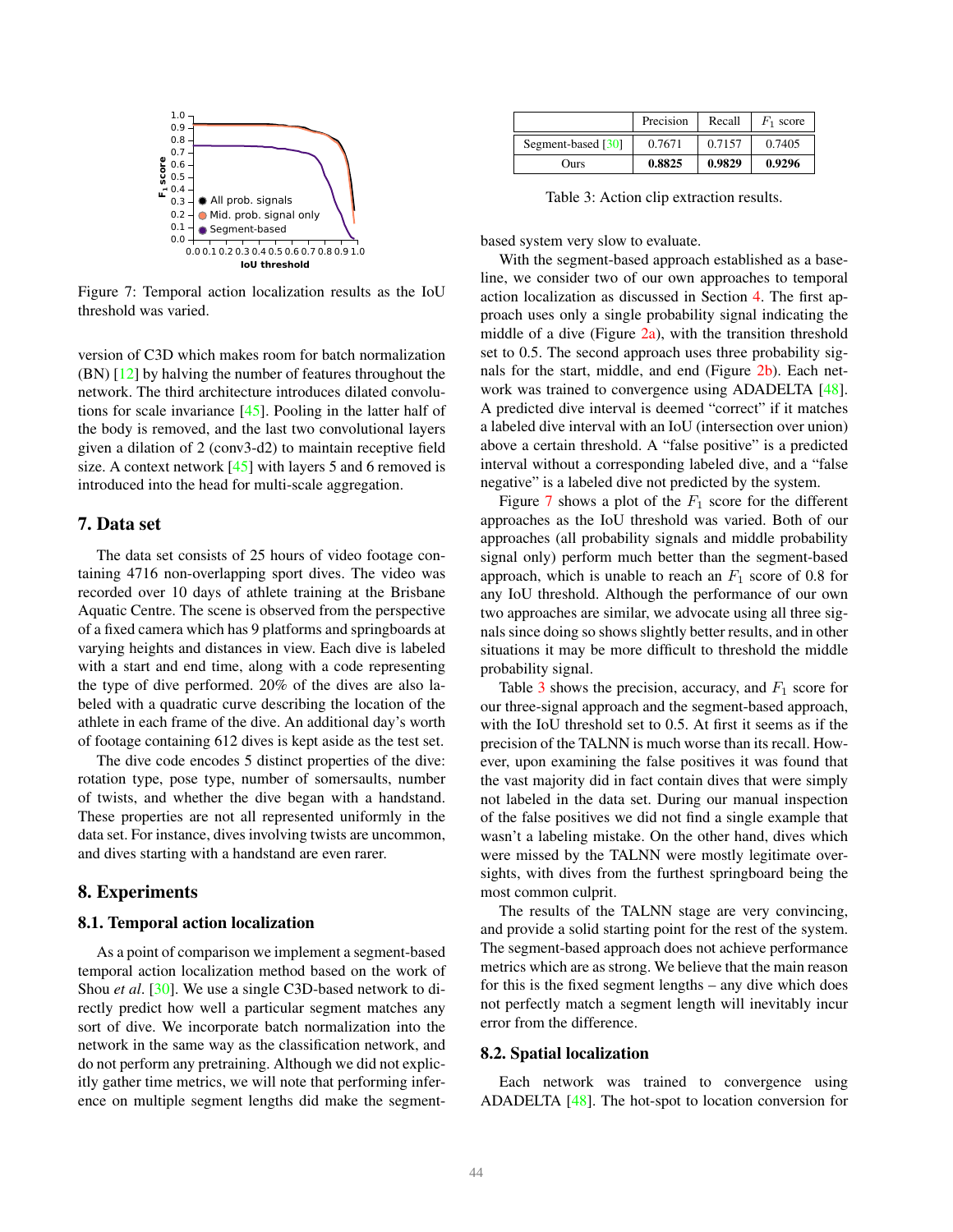<span id="page-7-0"></span>

Figure 8: Spatial localization network results. Three distances are marked on a video frame for reference.

<span id="page-7-1"></span>

Figure 9: Classifier network accuracy.

the segmentation approach was handled using OpenCV's blob detector  $[26]$ , which leverages the contour finding algorithms proposed by Suzuki *et al*. [\[33\]](#page-9-23).

Figure [8](#page-7-0) shows, for a range of distance error thresholds, the percentage of dive clips that had a mean error distance below that threshold. Closer to the top-left is better, as this indicates high detection rate within a strict distance limit. The results show just how poorly the full regression approach performs, even when global constraints are applied using RANSAC. Upon inspecting individual examples, we found that the full regression network often seemed to ignore subtleties of the current dive instance in favor of some learnt statistical average across the training set location labels. The margin between the partial regression approach and our novel segmentation approach is less pronounced, but shows that segmentation does indeed work best.

In practice we found that partial regression resulted in many more candidate locations than segmentation. This was not an issue for RANSAC due to its speed and robustness to contamination, but we note that other techniques for constructing motion trajectories may benefit heavily from the reduced number of candidates produced by segmentation.

### 8.3. Classification

Since the data set does not contain an equal number of examples for each type of dive, we include a baseline to help visualize this skew. The baseline shows the results of always outputting the statistical mode for each part of the dive code. Gains in accuracy above this baseline are indicative of the system's ability to discriminate between classes.

Table [2](#page-5-2) specified the architecture of each classifier

<span id="page-7-2"></span>

|               | Isolated | Combined |
|---------------|----------|----------|
| Handstand?    | 100.00%  | 99.67%   |
| Rotation type | 89.81%   | 77.54%   |
| # somersaults | 86.89%   | 66.72%   |
| # twists      | 95.15%   | 93.51%   |
| Pose type     | 90.78%   | 82.36%   |

Table 4: Combined classification accuracy.

model. The networks make heavy use of volumetric convolutions with  $3 \times 3 \times 3$  kernels and use ReLU non-linearities. Regularization is provided by dropout [\[9\]](#page-8-22) and, for two of the architectures, batch normalization. Each network was trained until convergence using stochastic gradient descent with a momentum of 0.9 and an initial learning rate of 0.006 (0.003 for vanilla C3D), which is halved every 30 epochs.

Figure [9](#page-7-1) shows accuracy results for the classification networks when isolated from the other stages (*i.e*. using ground truth labels for diver locations). Despite halving the number of feature maps in order to fit batch normalization, we observe that doing so still leads to a marked improvement in accuracy. We suspect that the increased regularization provided by batch normalization is contributing a lot to the performance of the network, as our data set is relatively small in comparison to existing large-scale public image data sets.

Adding dilated convolutions to the altered C3D network resulted in a boost to classification accuracy for all parts of the dive code except the twist count. We theorize that the dilations increase the network's ability to recognize features irrespective of the distance of the diver from the camera.

#### 8.3.1 Combined classification

In order to measure the impact that errors introduced in the temporal and spatial localization stages have on classification, we conducted a combined classification experiment using three-signal temporal action localization, localization by segmentation, and classification with dilations. Table [4](#page-7-2) shows that although error from the earlier stages does have a negative impact on classification accuracy, the complete system is still viable.

# 9. Conclusions

There are challenges involved with composing multiple stages of deep learning computer vision processing together. Using dive classification as a case study, we have demonstrated that such a composite system can be successfully constructed for sports action monitoring of continuous video. Novel techniques for extracting action clips and localizing an object of interest were presented with strong results. As future work we would like to modify our system to assign dive scores like a judge, which is a difficult problem due to the subtle and subjective nature of the task.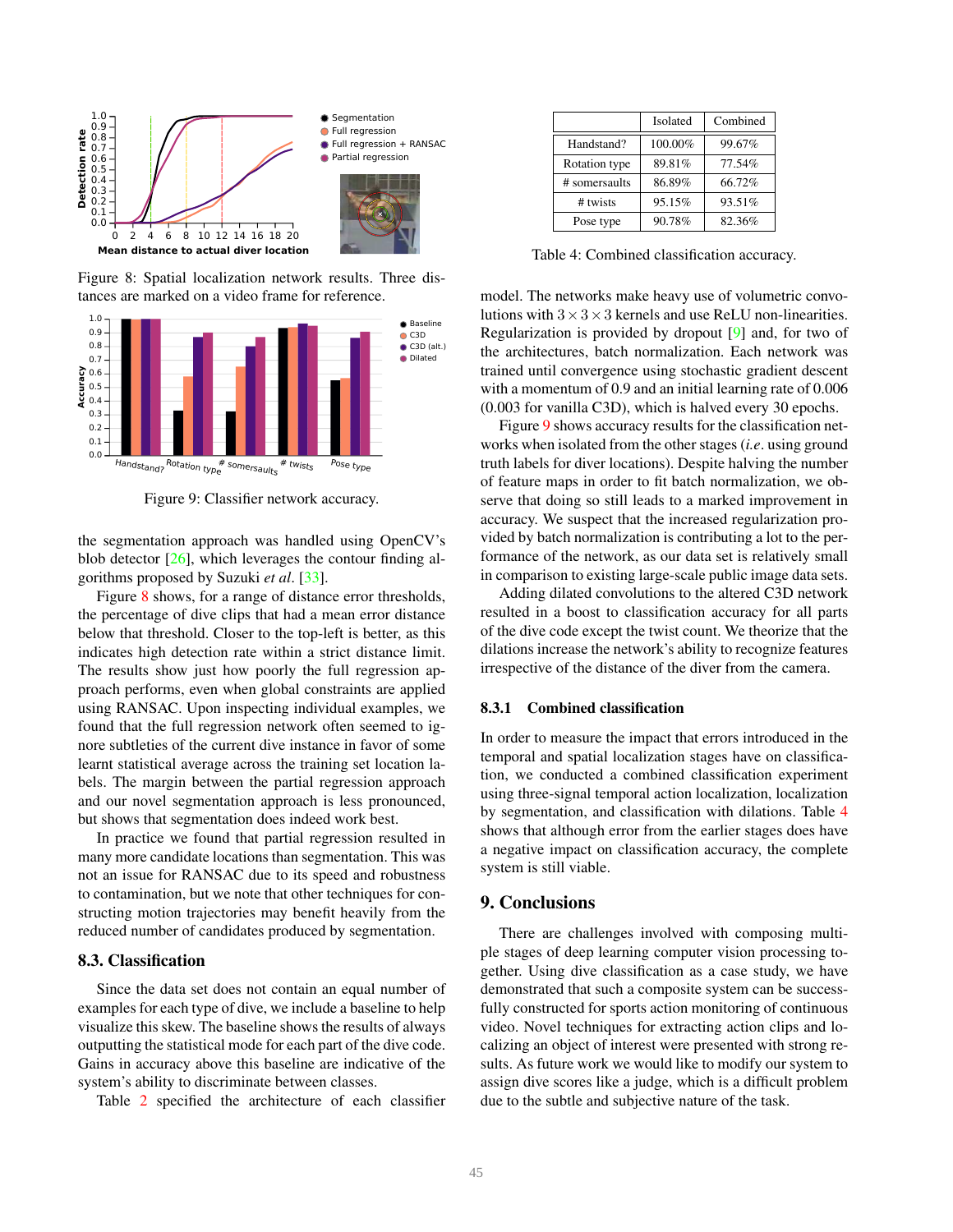# References

- <span id="page-8-6"></span>[1] H. Bay, T. Tuytelaars, and L. V. Gool. SURF: Speeded Up Robust Features. In A. Leonardis, H. Bischof, and A. Pinz, editors, *Computer Vision – ECCV 2006*, number 3951 in Lecture Notes in Computer Science, pages 404–417. Springer Berlin Heidelberg, May 2006. DOI: 10.1007/11744023 32.
- <span id="page-8-2"></span>[2] D. Comaniciu, V. Ramesh, and P. Meer. Realtime tracking of non-rigid objects using mean shift. In *IEEE Conference on Computer Vision and Pattern Recognition, 2000. Proceedings*, volume 2, pages 142–149 vol.2, 2000.
- <span id="page-8-5"></span>[3] N. Dalal and B. Triggs. Histograms of oriented gradients for human detection. In *2005 IEEE Computer Society Conference on Computer Vision and Pattern Recognition (CVPR'05)*, volume 1, pages 886–893 vol. 1, June 2005.
- <span id="page-8-9"></span>[4] J. Donahue, L. Anne Hendricks, S. Guadarrama, M. Rohrbach, S. Venugopalan, K. Saenko, and T. Darrell. Long-term recurrent convolutional networks for visual recognition and description. In *Proceedings of the IEEE Conference on Computer Vision and Pattern Recognition*, pages 2625–2634, 2015.
- <span id="page-8-20"></span>[5] M. A. Fischler and R. C. Bolles. Random Sample Consensus: A Paradigm for Model Fitting with Applications to Image Analysis and Automated Cartography. *Commun. ACM*, 24(6):381–395, June 1981.
- <span id="page-8-15"></span>[6] R. Girshick. Fast R-CNN. pages 1440–1448, 2015.
- <span id="page-8-14"></span>[7] R. Girshick, J. Donahue, T. Darrell, and J. Malik. Rich Feature Hierarchies for Accurate Object Detection and Semantic Segmentation. pages 580–587, 2014.
- <span id="page-8-13"></span>[8] G. Gkioxari and J. Malik. Finding action tubes. In *Proceedings of the IEEE Conference on Computer Vision and Pattern Recognition*, pages 759–768, 2015.
- <span id="page-8-22"></span>[9] G. E. Hinton, N. Srivastava, A. Krizhevsky, I. Sutskever, and R. R. Salakhutdinov. Improving neural networks by preventing co-adaptation of feature detectors. *arXiv:1207.0580 [cs]*, July 2012. arXiv: 1207.0580.
- <span id="page-8-17"></span>[10] S. Hong, T. You, S. Kwak, and B. Han. Online tracking by learning discriminative saliency map with convolutional neural network. *arXiv preprint arXiv:1502.06796*, 2015.
- <span id="page-8-1"></span>[11] E. P. Ijjina and K. M. Chalavadi. Human action recognition using genetic algorithms and convolutional neural networks. *Pattern Recognition*, 59:199–212, Nov. 2016.
- <span id="page-8-21"></span>[12] S. Ioffe and C. Szegedy. Batch Normalization: Accelerating Deep Network Training by Reducing Internal

Covariate Shift. In *Proceedings of The 32nd International Conference on Machine Learning*, pages 448– 456, 2015.

- <span id="page-8-12"></span>[13] M. Jain, J. Van Gemert, H. Jégou, P. Bouthemy, and C. G. Snoek. Action localization with tubelets from motion. In *Proceedings of the IEEE Conference on Computer Vision and Pattern Recognition*, pages 740– 747, 2014.
- <span id="page-8-0"></span>[14] S. Ji, W. Xu, M. Yang, and K. Yu. 3d Convolutional Neural Networks for Human Action Recognition. *IEEE Transactions on Pattern Analysis and Machine Intelligence*, 35(1):221–231, Jan. 2013.
- <span id="page-8-3"></span>[15] A. Karpathy, G. Toderici, S. Shetty, T. Leung, R. Sukthankar, and L. Fei-Fei. Large-Scale Video Classification with Convolutional Neural Networks. In *2014 IEEE Conference on Computer Vision and Pattern Recognition (CVPR)*, pages 1725–1732, June 2014.
- <span id="page-8-4"></span>[16] A. Klaser, M. Marszałek, and C. Schmid. A Spatio-Temporal Descriptor Based on 3d-Gradients. pages 275:1–10. British Machine Vision Association, Sept. 2008.
- <span id="page-8-8"></span>[17] A. Krizhevsky, I. Sutskever, and G. E. Hinton. Imagenet classification with deep convolutional neural networks. In *Advances in Neural Information Processing Systems*, page 2012.
- <span id="page-8-11"></span>[18] K.-T. Lai, X. Y. Felix, M.-S. Chen, and S.-F. Chang. Video event detection by inferring temporal instance labels. In *2014 IEEE Conference on Computer Vision and Pattern Recognition*, pages 2251–2258. IEEE, 2014.
- <span id="page-8-10"></span>[19] K.-T. Lai, D. Liu, M.-S. Chen, and S.-F. Chang. Recognizing complex events in videos by learning key static-dynamic evidences. In *European Conference on Computer Vision*, pages 675–688. Springer, 2014.
- <span id="page-8-18"></span>[20] H. Li, Y. Li, and F. Porikli. Robust online visual tracking with a single convolutional neural network. In *Asian Conference on Computer Vision*, pages 194– 209. Springer, 2014.
- <span id="page-8-16"></span>[21] H. Li, Y. Li, and F. Porikli. Deeptrack: Learning discriminative feature representations online for robust visual tracking. *IEEE Transactions on Image Processing*, 25(4):1834–1848, 2016.
- <span id="page-8-7"></span>[22] D. G. Lowe. Distinctive Image Features from Scale-Invariant Keypoints. *International Journal of Computer Vision*, 60(2):91–110.
- <span id="page-8-19"></span>[23] C. Ma, J.-B. Huang, X. Yang, and M.-H. Yang. Hierarchical convolutional features for visual tracking. In *Proceedings of the IEEE International Conference on Computer Vision*, pages 3074–3082, 2015.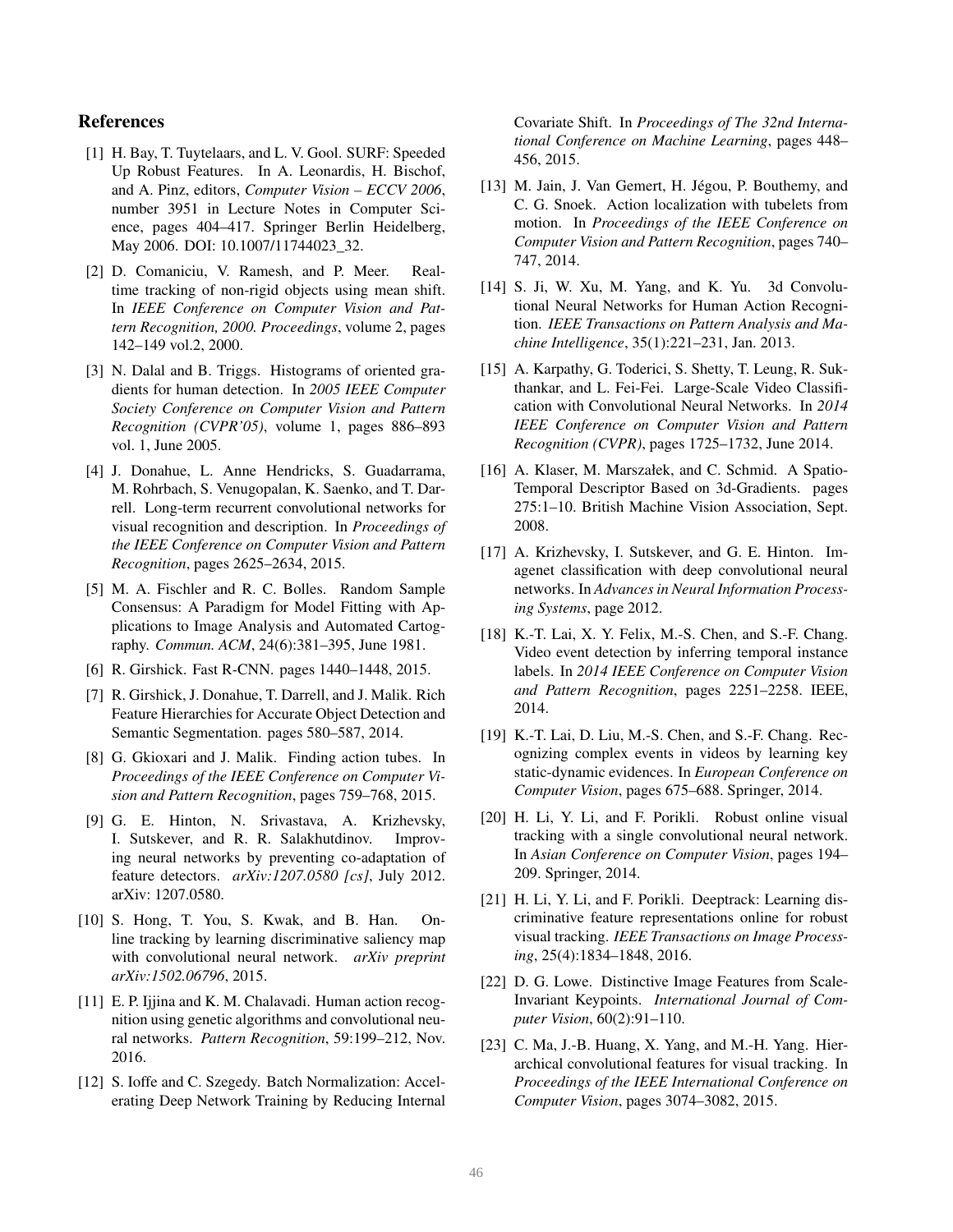- <span id="page-9-3"></span>[24] L. Mihaylova, P. Brasnett, N. Canagarajah, and D. Bull. *Object Tracking by Particle Filtering Techniques in Video Sequences*.
- <span id="page-9-9"></span>[25] D. Oneata, J. Verbeek, and C. Schmid. Action and event recognition with fisher vectors on a compact feature set. In *Proceedings of the IEEE International Conference on Computer Vision*, pages 1817–1824, 2013.
- <span id="page-9-21"></span>[26] OpenCV. cv::SimpleBlobDetector class reference. Available: [http://docs.](http://docs.opencv.org/3.1.0/d0/d7a/classcv_1_1SimpleBlobDetector.html) [opencv.org/3.1.0/d0/d7a/classcv\\_](http://docs.opencv.org/3.1.0/d0/d7a/classcv_1_1SimpleBlobDetector.html) [1\\_1SimpleBlobDetector.html](http://docs.opencv.org/3.1.0/d0/d7a/classcv_1_1SimpleBlobDetector.html).
- <span id="page-9-15"></span>[27] S. Ren, K. He, R. Girshick, and J. Sun. Faster R-CNN: Towards Real-Time Object Detection with Region Proposal Networks. *arXiv:1506.01497 [cs]*, June 2015. arXiv: 1506.01497.
- <span id="page-9-0"></span>[28] P. Scovanner, S. Ali, and M. Shah. A 3-dimensional Sift Descriptor and Its Application to Action Recognition. In *Proceedings of the 15th ACM International Conference on Multimedia*, MM '07, pages 357–360, New York, NY, USA, 2007. ACM.
- <span id="page-9-13"></span>[29] P. Sermanet, D. Eigen, X. Zhang, M. Mathieu, R. Fergus, and Y. LeCun. OverFeat: Integrated Recognition, Localization and Detection using Convolutional Networks. *arXiv:1312.6229 [cs]*, Dec. 2013. arXiv: 1312.6229.
- <span id="page-9-11"></span>[30] Z. Shou, D. Wang, and S.-F. Chang. Temporal Action Localization in Untrimmed Videos via Multi-stage CNNs. *arXiv:1601.02129 [cs]*, Jan. 2016. arXiv: 1601.02129.
- <span id="page-9-6"></span>[31] K. Simonyan and A. Zisserman. Two-stream convolutional networks for action recognition in videos. In *Advances in Neural Information Processing Systems*, pages 568–576, 2014.
- <span id="page-9-12"></span>[32] C. Sun, S. Shetty, R. Sukthankar, and R. Nevatia. Temporal localization of fine-grained actions in videos by domain transfer from web images. In *Proceedings of the 23rd ACM international conference on Multimedia*, pages 371–380. ACM, 2015.
- <span id="page-9-23"></span>[33] S. Suzuki and K. be. Topological structural analysis of digitized binary images by border following. *Computer Vision, Graphics, and Image Processing*, 30(1):32–46, Apr. 1985.
- <span id="page-9-16"></span>[34] C. Szegedy, A. Toshev, and D. Erhan. Deep Neural Networks for Object Detection. In C. J. C. Burges, L. Bottou, M. Welling, Z. Ghahramani, and K. Q. Weinberger, editors, *Advances in Neural Information Processing Systems 26*, pages 2553–2561. Curran Associates, Inc., 2013.
- <span id="page-9-22"></span>[35] P. Torr and A. Zisserman. MLESAC: A New Robust Estimator with Application to Estimating Image Ge-

ometry. *Computer Vision and Image Understanding*, 78(1):138–156, Apr. 2000.

- <span id="page-9-5"></span>[36] D. Tran, L. Bourdev, R. Fergus, L. Torresani, and M. Paluri. Learning Spatiotemporal Features with 3d Convolutional Networks. *arXiv:1412.0767 [cs]*, Dec. 2014. arXiv: 1412.0767.
- <span id="page-9-14"></span>[37] J. R. R. Uijlings, K. E. A. v. d. Sande, T. Gevers, and A. W. M. Smeulders. Selective Search for Object Recognition. *Int J Comput Vis*, 104(2):154–171, Sept. 2013.
- <span id="page-9-1"></span>[38] H. Wang, A. Kläser, C. Schmid, and C. L. Liu. Action recognition by dense trajectories. In *2011 IEEE Conference on Computer Vision and Pattern Recognition (CVPR)*, pages 3169–3176, June 2011.
- <span id="page-9-17"></span>[39] L. Wang, W. Ouyang, X. Wang, and H. Lu. Visual tracking with fully convolutional networks. In *Proceedings of the IEEE International Conference on Computer Vision*, pages 3119–3127, 2015.
- <span id="page-9-19"></span>[40] L. Wang, W. Ouyang, X. Wang, and H. Lu. Stct: Sequentially training convolutional networks for visual tracking. CVPR, 2016.
- <span id="page-9-18"></span>[41] N. Wang and D.-Y. Yeung. Learning a deep compact image representation for visual tracking. In *Advances in neural information processing systems*, pages 809– 817, 2013.
- <span id="page-9-10"></span>[42] P. Weinzaepfel, Z. Harchaoui, and C. Schmid. Learning to track for spatio-temporal action localization. *arXiv:1506.01929 [cs]*, June 2015. arXiv: 1506.01929.
- <span id="page-9-4"></span>[43] G. Willems, T. Tuytelaars, and L. V. Gool. An Efficient Dense and Scale-Invariant Spatio-Temporal Interest Point Detector. In D. Forsyth, P. Torr, and A. Zisserman, editors, *Computer Vision – ECCV 2008*, number 5303 in Lecture Notes in Computer Science, pages 650–663. Springer Berlin Heidelberg, Oct. 2008. DOI: 10.1007/978-3-540-88688-4\_48.
- <span id="page-9-7"></span>[44] S. Yeung, O. Russakovsky, G. Mori, and L. Fei-Fei. End-to-end learning of action detection from frame glimpses in videos. *arXiv preprint arXiv:1511.06984*, 2015.
- <span id="page-9-20"></span>[45] F. Yu and V. Koltun. Multi-Scale Context Aggregation by Dilated Convolutions. *arXiv:1511.07122 [cs]*, Nov. 2015. arXiv: 1511.07122.
- <span id="page-9-2"></span>[46] Y. Yuan, L. Qi, and X. Lu. Action recognition by joint learning. *Image and Vision Computing*, 55, Part 2:77– 85, Nov. 2016.
- <span id="page-9-8"></span>[47] J. Yue-Hei Ng, M. Hausknecht, S. Vijayanarasimhan, O. Vinyals, R. Monga, and G. Toderici. Beyond short snippets: Deep networks for video classification. In *Proceedings of the IEEE Conference on Computer*